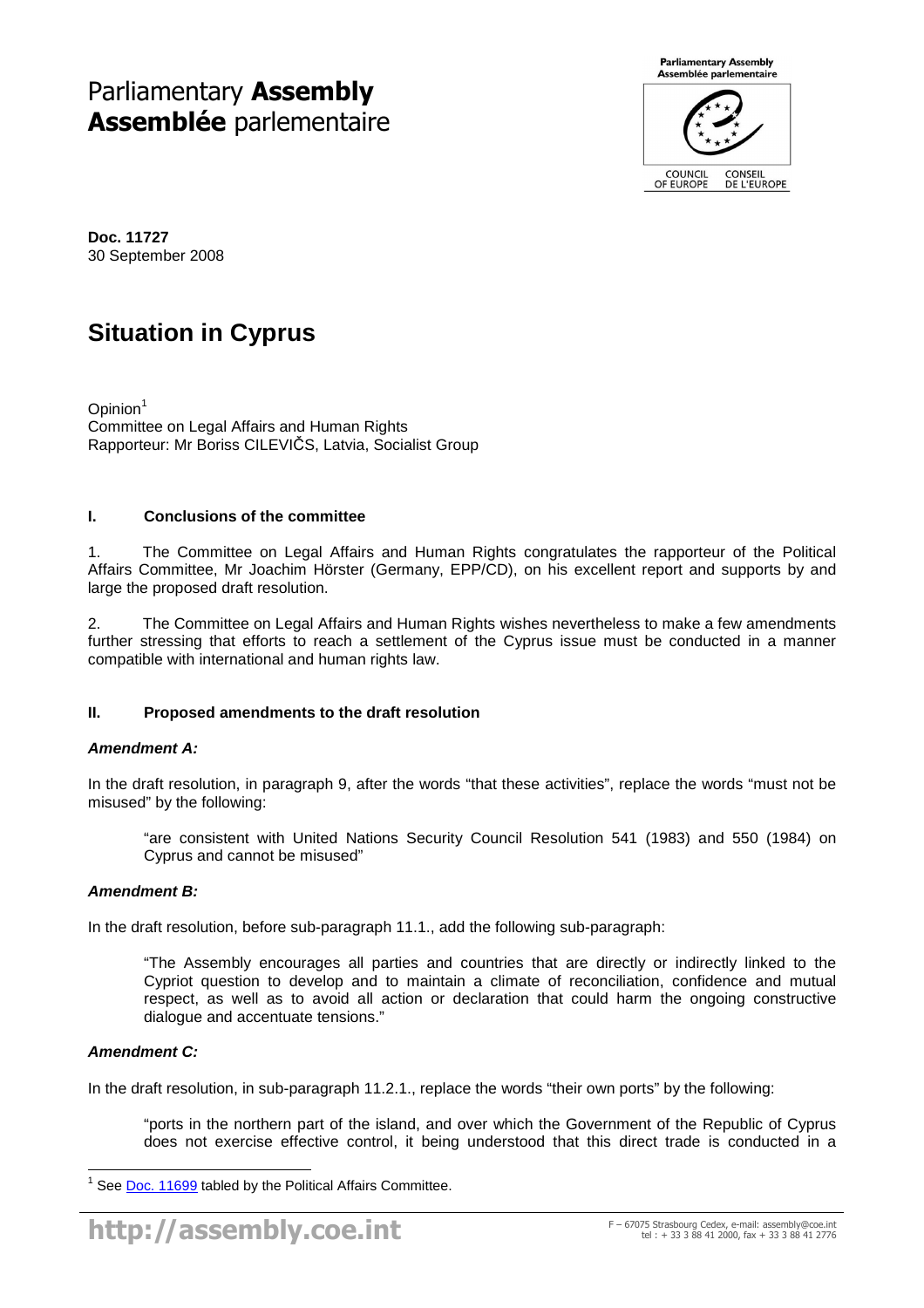manner compatible with the Resolutions of the United Nations Security Council on Cyprus and Protocol No 10 to the Accession Treaty of Cyprus to the European Union"

## **Amendment D:**

In the draft resolution, in sub-paragraph 11.3.2., replace the words "put on hold" by the following words: "put an end to".

# **Amendment E:**

In the draft resolution, after sub-paragraph 11.3.3., add the following sub-paragraph:

"calls upon the authorities of the Republic of Cyprus and upon the authorities of the Turkish Cypriot Community to protect all religious monuments and allow restoration work to take place whenever necessary;"

## **Amendment F:**

In the draft resolution, at the beginning of sub-paragraph 14.1., insert the following words:

"respect United Nations Security Council Resolutions on Cyprus and"

# **Amendment G:**

In the draft resolution, at the end of sub-paragraph 14.3, add the following words:

", as well as from the Court's other judgments concerning citizens of the Republic of Cyprus, namely the Loizidou and Xenedis-Arestis judgments"

# **III. Explanatory memorandum by Mr Boriss Cilevičs, rapporteur**

1. Like the Political Affairs Committee, I welcome the renewed political process between the two Cypriot parties and calls to seek reunification of the island. I am convinced that there is no contradiction between this renewed political process and the respect for international law and human rights. On the contrary, a lasting political solution must always be based on mutually accepted principles of fairness, including the respect of the fundamental human rights of all concerned.

\*\*\*\*\*

2. For this reason, I should like to put forward a few amendments to the draft resolution reaffirming more explicitly that efforts to reach a settlement of the Cyprus issue must be conducted in a manner compatible with international and human rights law.

3. As far as international law is concerned, it should be recalled from the outset that the UN Security Council, in Resolution 541 (1983), called upon "all States not to recognise any Cypriot State other than the Republic of Cyprus" and in Resolution 550 (1984) it called upon all States not to recognise the purported State of the "Turkish Republic of Northern Cyprus".

4. It is also laid down in EU primary law, namely the Treaty of Accession (of Cyprus) to the EU and its Protocol No 10 on Cyprus, that the Republic of Cyprus includes the whole island, with a single government (the Government of the Republic of Cyprus), even though the latter does not exercise effective control over the whole country<sup>2</sup>. This must be kept in mind in the context of the present opinion which refers to EU relations with the northern part of the island.

5. I also find it necessary, in the framework of the settlement of the Cyprus issue, to stress the need to respect human rights and settle outstanding humanitarian questions, in particular the issue of missing persons. The need to preserve cultural heritage in both parts of the island should also be a major concern.

 $\overline{a}$  $2$  In November 1983, the Committee of Ministers of the Council of Europe also condemned the proclamation of statehood and called upon all states to deny recognition to the "TRNC". A position to similar effect was taken by the European Community and the Commonwealth Heads of Government.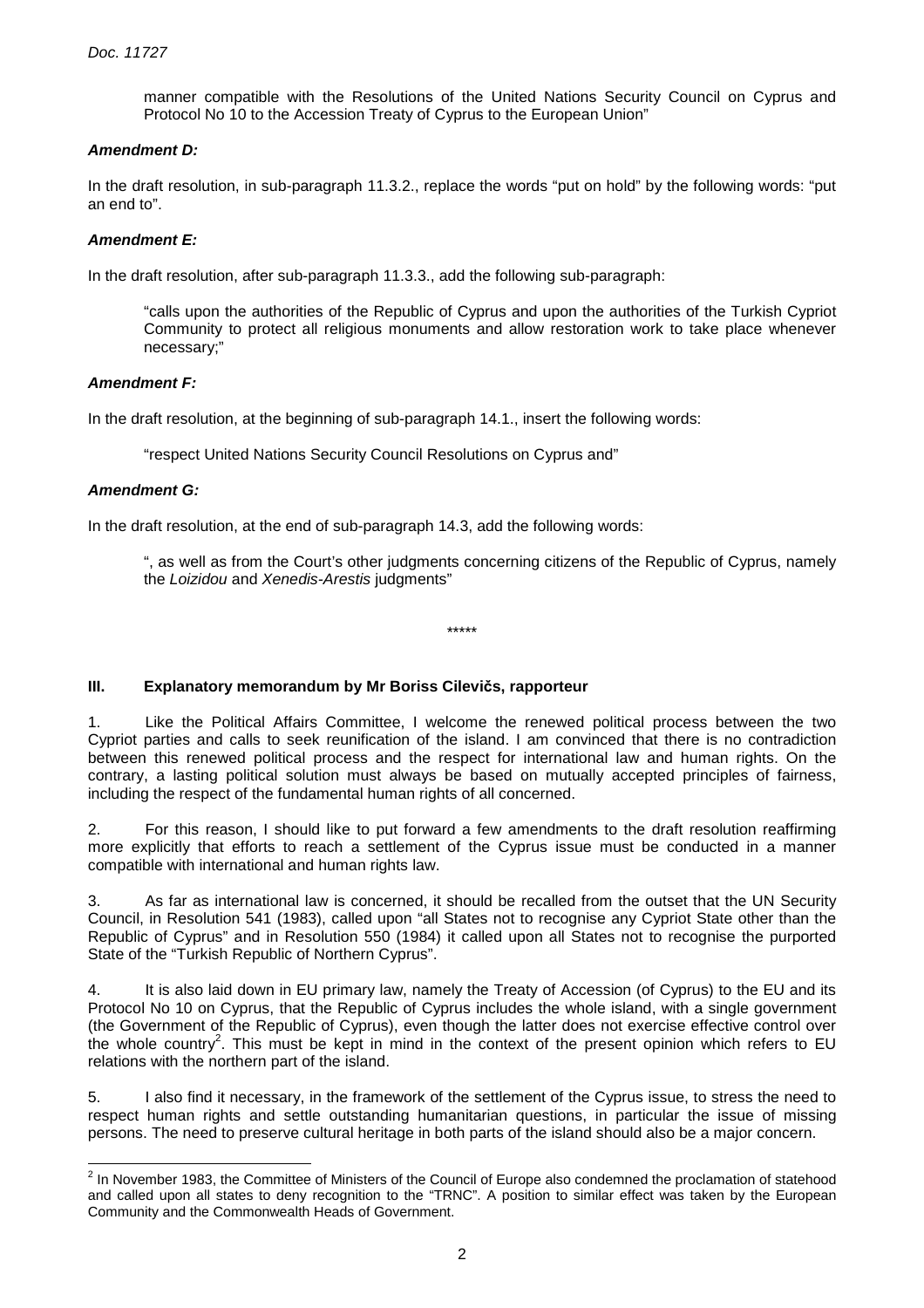6. Finally, I should mention here that the Council of Europe Commissioner for Human Rights, Mr Thomas Hammarberg, visited Cyprus in July 2008 to review some of the most important human rights issues. He is currently finalising a report which will focus on matters pertaining to asylum and trafficking in human beings, as well as detention of migrants in the Republic of Cyprus. I understand he is also working on a second document, which would contain considerations on human rights issues that are specifically linked to the conflict and to the lasting division of the island."

#### **Amendment A:**

#### Explanatory note:

While the Assembly should certainly call for new goodwill steps to allow increased international trade, educational, cultural and sporting contacts of the Turkish Cypriot community to facilitate the latter's integration into Cyprus and Europe, there is a need to reaffirm more clearly that these activities must first and foremost be in conformity with international law, i.e. compatible with UN Security Council Resolutions on Cyprus, according to which the Republic of Cyprus includes the whole island, with a single government (the Government of the Republic of Cyprus).

#### **Amendment B:**

#### Explanatory note:

All parties and countries that are directly or indirectly linked to the Cypriot question should be encouraged to develop and to maintain a climate of reconciliation, confidence and mutual respect, as well as to avoid all action or declaration that could harm the ongoing constructive dialogue and accentuate tensions.

#### **Amendment C:**

#### Explanatory note:

The current wording in the text of the Political Affairs Committee "their own ports" (meaning the ports under the authority of the Turkish Cypriots) is contrary to international law. Turkish Cypriots do not have their "own" ports. There are ports in the northern part of the island over which the Government of the Republic of Cyprus does not exercise effective control. In 1974, the Government of Cyprus declared the ports in these areas to be closed. Under international law, every state has the right to regulate access to its ports and other states have the duty to respect this decision.

The text as it stands could be misinterpreted as implying recognition in the areas concerned of "authorities" other than the Government of the Republic of Cyprus. As this is surely not the intention of the Assembly, clarification by the amendment is necessary.

I support the call upon the authorities of Cyprus to lift objections to the implementation of the European Commission's Direct Trade Regulation allowing free direct trade between Turkish Cypriots and the EU. Nevertheless, in this context, it is also worth adding that the direct trade in question should be conducted in a manner compatible with international and EU law, namely United Nations Security Council Resolutions on Cyprus and Protocol No 10 to the Accession Treaty (of Cyprus) to the European Union, which regulate the application of the acquis in areas where the Government of the Republic of Cyprus does not have effective  $\frac{1}{2}$  control and is therefore relevant in the context of such trade Regulation<sup>3</sup>.

#### **Amendment D:**

 $\overline{a}$ 

#### Explanatory note:

The text as it stands ("put on hold") is not in conformity with the case-law of the European Court of Human Rights based on the Loizidou v. Turkey judgment of 1996<sup>4</sup>.

According to the Strasbourg Court's case-law, Greek-Cypriot owners of immovable property in the northern part of Cyprus must still be regarded as the legal owners of the said property.

Consequently, authorities of the Turkish Cypriot community should be called upon to "put an end to" the sales of, and construction on, Greek Cypriot properties in the northern part of Cyprus, and not merely to put such transactions "on hold", which would imply that they can resume at a later date.

<sup>&</sup>lt;sup>3</sup> The *acquis* has been **suspended** there by virtue of Article 1(1) of Protocol No 10 to the Accession Treaty. Article 1(2) of this Protocol provides a specific legal basis for withdrawing the suspension of the *acquis* in the areas.<br><sup>4</sup> Judgment of 18,12,1996 (merite), Interim Beselutions DH(99)689, DH(2000)195, BesDH(2001)80.

Judgment of 18.12.1996 (merits), Interim Resolutions DH(99)680, DH(2000)105, ResDH(2001)80.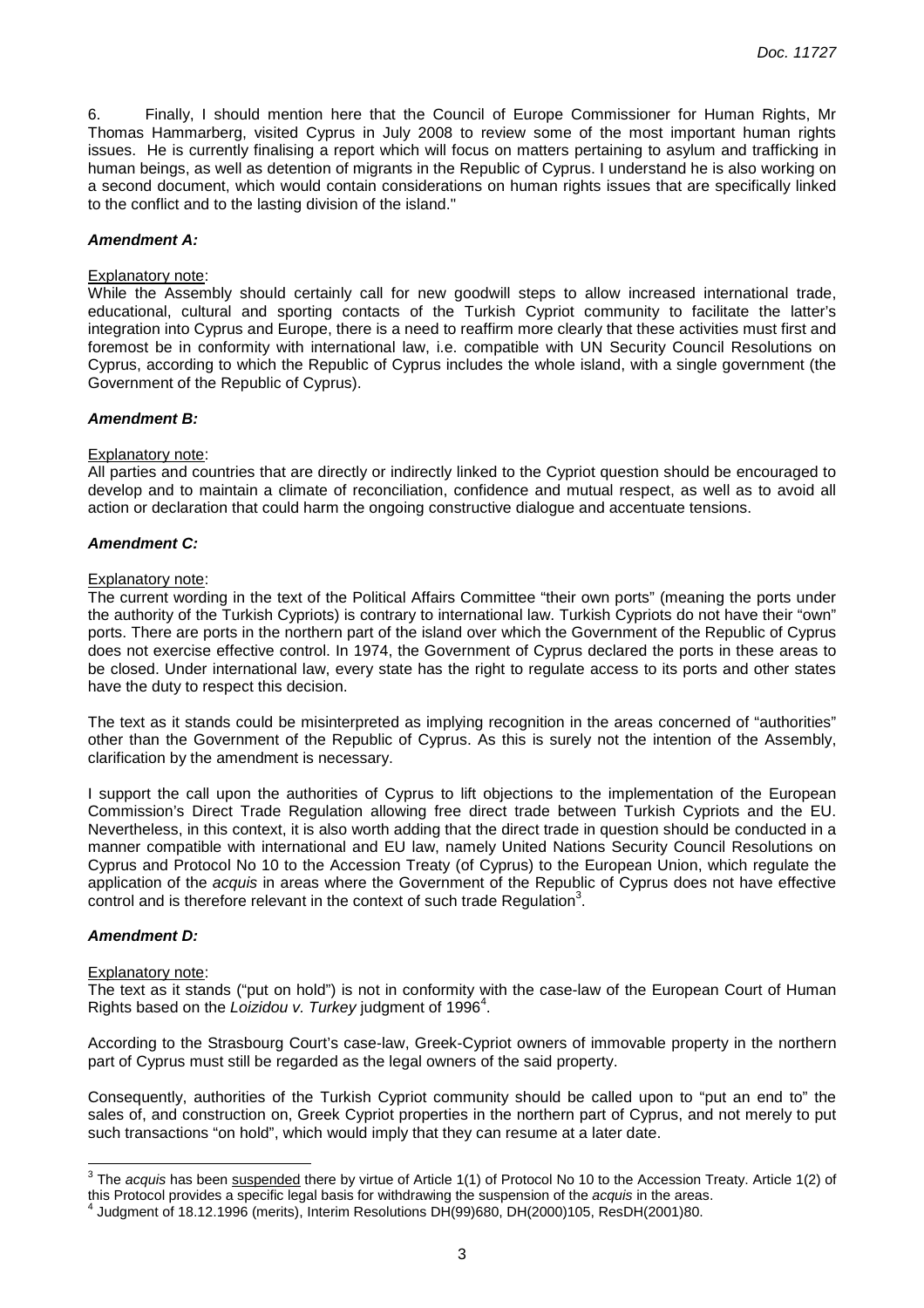# **Amendment E:**

#### Explanatory note:

The authorities of the Republic of Cyprus and those of the Turkish Cypriot Community should be called upon to protect all religious monuments and allow restoration work to take place whenever this is necessary. Indeed, there is a need to respect and preserve cultural heritage in both parts of the island, in conformity with applicable international law.

## **Amendment F:**

#### Explanatory note:

As already indicated, efforts to reach a settlement of the Cyprus issue must be conducted in a manner compatible with UN Security Council's Resolutions on Cyprus.

## **Amendment G:**

#### Explanatory note:

The issue of missing persons is crucial in the context of the Cyprus issue. I therefore very much welcome the call of the Political Affairs Committee to Turkey "to cooperate effectively in the efforts to ascertain the fate of the missing persons in Cyprus and to fully implement the judgment of the European Court of Human Rights in the case of Cyprus v. Turkey (2001) pertaining to the tragic problem of the missing persons and their families and abide by and fulfil, without any further delay, its obligations and duties stemming from the aforementioned judgment".

In the same way as the judgment in the above-mentioned inter-state case, judgments in cases brought by individual citizens, including the Loizidou v. Turkey<sup>5</sup> and Xenedis-Arestis v. Turkey<sup>6</sup> judgments which concern property issues should also be fully implemented by Turkey without any further delay. I am fully aware of difficulties the authorities of Turkey may face in this process, especially as concerns the execution of these judgments. Nevertheless, they should devise ways and means to overcome difficulties with a view to ensuring, without any further delay, the full implementation of the judgments of the European Court of Human Rights concerning citizens of the Republic of Cyprus.

When reviewing the execution of the Loizidou judgment, the Council of Europe Ministers' Deputies, on 17 September 2008, considered that there was still a need to clarify "why the restitution could not be envisaged in the present case" and decided to resume consideration of this case at their meeting of 2-4 December 2008, in the light of additional information to be provided by the Turkish authorities on this issue $^7$ .

As regards the Xenedis-Arestis judgment, the Ministers' Deputies, also on 17 September 2008, recalled that the amounts awarded in the judgment of the Court of 7 December 2006 have been due since 23 August 2007 and called upon Turkey to pay these amounts, as well as the default interest due, without further delay. They further decided to resume consideration of the examination of the issues raised in this case at their meeting of 2-4 December 2008, if necessary, on the basis of a draft interim resolution.

Concerning the case of Cyprus v. Turkey<sup>8</sup> mentioned above, the Ministers' Deputies, on 17 September  $2008^\mathrm{9}$ :

as regards the issue of missing persons, inter alia, "reaffirmed the need for the Turkish authorities to take additional measures to ensure that the effective investigations required by the judgment are carried out, and urged them to provide without further delay information on the concrete means envisaged to achieve this result".

 5 Judgment of 18.12.1996 (merits), Interim Resolutions DH(99)680, DH(2000)105, ResDH(2001)80.

<sup>6</sup> Judgments of 22.12.2005, final on 22.03.2006 and of 07.12.2006, final on 23.05.2007, CM/Inf/DH(2007)19.

<sup>&</sup>lt;sup>7</sup> See the full text of the **Deputies' decision**.

<sup>&</sup>lt;sup>8</sup> Cyprus v. Turkey, judgment of 10.05.2001 – Grand Chamber; CM/Inf/DH(2008)6, CM/Inf/DH(2007)10/1rev, CM/Inf/DH(2007)10/3rev, CM/Inf/DH(2007)10/6, CM/Inf/DH(2008)6/5; Interim Resolutions ResDH(2005)44 and CM/ResDH(2007)25.

<sup>9</sup> See the full text of the Deputies' decision. The Ministers' Deputies decided to resume consideration of this case at their meeting of 2-4.12.2008.